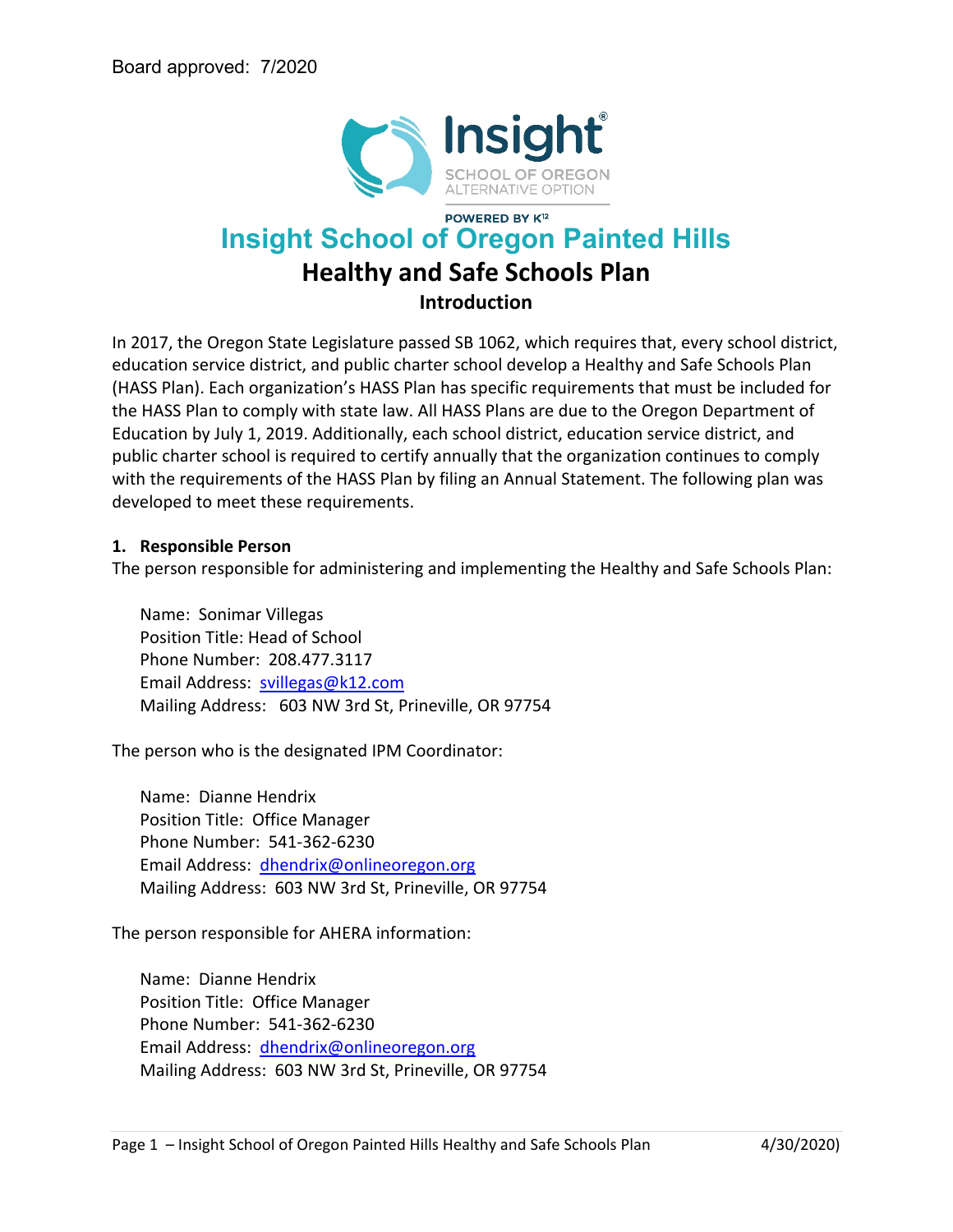## **2. List Facilities**

All facilities owned or leased Insight School of Oregon-Painted Hills where students or staff are present on a regular basis are covered by this HASS Plan. The list of those buildings and facilities is below:

| <b>Facility Name</b>            | <b>Facility Address</b>                 |
|---------------------------------|-----------------------------------------|
| ISOR-PH, CVA, ORDCA Main Office | 603 NW 3rd Street, Prineville, OR 97754 |

## **3. Elevated Levels of Lead in Water Used for Drinking or Food Preparation**

All school districts, education service districts, and public charter schools are required to test for and eliminate exposure to elevated levels of lead in water used for Drinking and Food Preparation through either remediation or eliminating access, according to OAR 333-061-0400 and OAR 581-022-2223. In conformance with those administrative rules, Insight School of Oregon-Painted Hills certifies the following:

- 1. All testing was done according to the testing requirements in OAR 333-061-0400;
- 2. All samples were analyzed by a lab accredited by Oregon Health Authority to test for those materials;
- 3. All water fixtures required to be tested under OAR 333-061-0400 were tested for elevated levels of lead in accordance with the testing schedule developed by the Oregon Health Authority; and
- 4. The testing schedule for each building covered by this plan is set forth below:

| <b>Facility Name</b>            | Year of<br><b>Last Test</b> | Next Scheduled Test   Schedule or<br>  (Beginning of 6 year<br>schedule) | <b>Exemption Reason</b> |  |  |
|---------------------------------|-----------------------------|--------------------------------------------------------------------------|-------------------------|--|--|
| ISOR-PH, CVA, ORDCA Main Office | N/A                         | 2021 fiscal year                                                         | 6 Year Schedule         |  |  |

## **4. Lead Paint**

In order to comply with the United States Environmental Protection Agency's Renovation, Repair and Painting Program Rule, Insight School of Oregon-Painted Hills will either contract only with certified lead based paint renovation contractors licensed by the Oregon Construction Contractors Board, or use School staff that are certified by the Oregon Health Authority to perform the work.

## **5. Asbestos**

Insight School of Oregon-Painted Hills complies with the federal Asbestos Hazard Emergency Response Act (AHERA). All required asbestos management plans are available for viewing by submitting a request to Dianne Hendrix.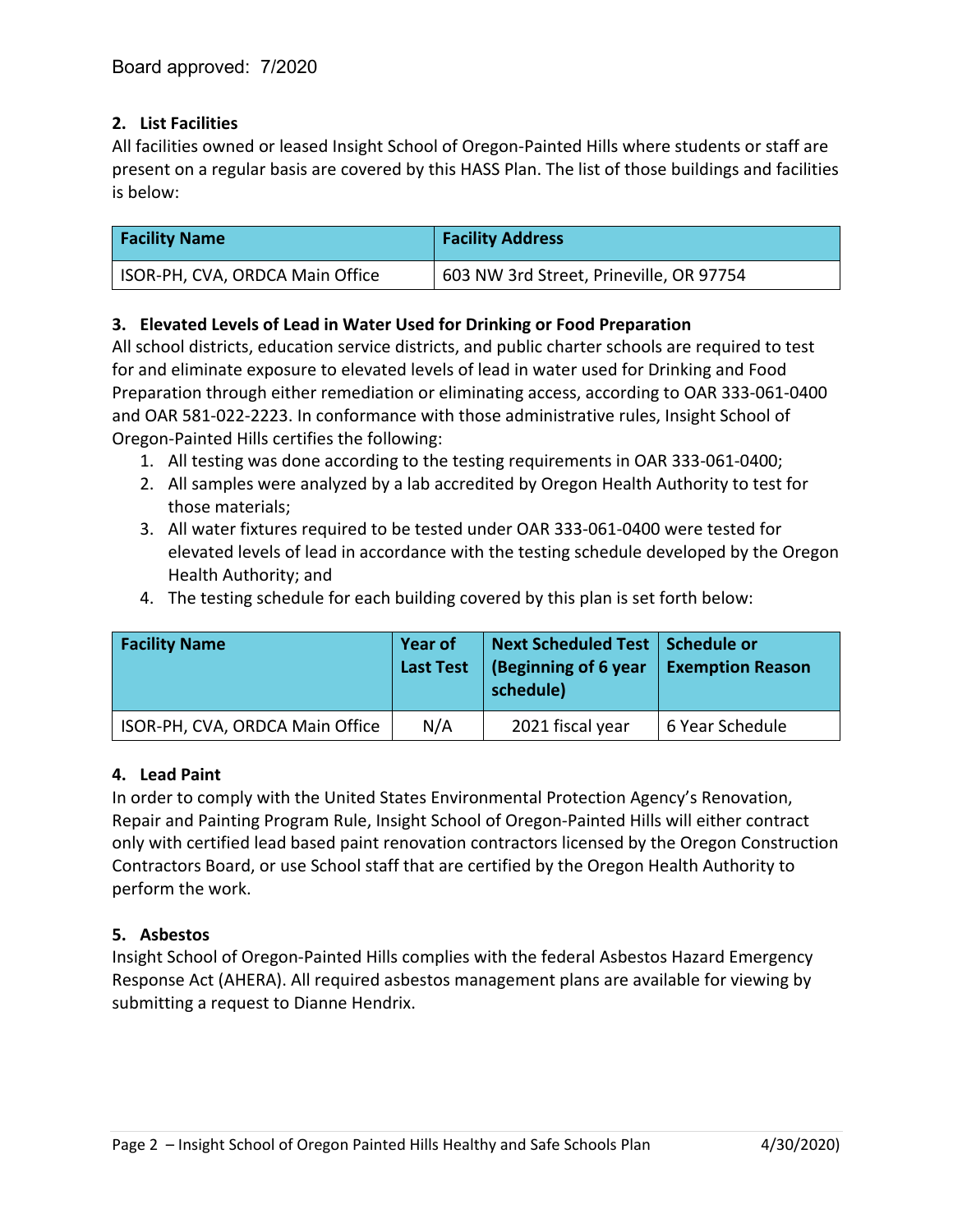#### **6. Radon**

Insight School of Oregon-Painted Hills has developed a radon plan as required by ORS 332.167. Community members can access a copy of the radon plan here: [https://or](https://or-ph.insightschools.net/who-we-are/school-health-and-safety.html)[ph.insightschools.net/who-we-are/school-health-and-safety.html](https://or-ph.insightschools.net/who-we-are/school-health-and-safety.html)

Test results will be made public and are available here: [https://or-ph.insightschools.net/who](https://or-ph.insightschools.net/who-we-are/school-health-and-safety.html)[we-are/school-health-and-safety.html](https://or-ph.insightschools.net/who-we-are/school-health-and-safety.html)

#### **7. Integrated Pest Management**

Insight School of Oregon-Painted Hills is not required to adopt a plan per ORS 634.705 as our facility is not designated for incidental use for instruction.

#### **8. Carbon Monoxide Detectors**

Insight School of Oregon-Painted Hills certifies that all buildings subject to the Healthy and Safe Schools Plan comply with the carbon monoxide detection standards in the state building code that was in effect when the building was originally constructed or as required by building code due to addition, upgrade, or remodel.

#### **9. Test Results Publication**

Insight School of Oregon-Painted Hills is complying with the requirement to provide access to test results, as defined by OAR 581-022-2223 within 10 business days as defined by ORS 332.334. Test results can be found here: [https://or-ph.insightschools.net/who-we-are/school](https://or-ph.insightschools.net/who-we-are/school-health-and-safety.html)[health-and-safety.html](https://or-ph.insightschools.net/who-we-are/school-health-and-safety.html)

Specific test results can be found as follows:

- Lead in Water: [https://or-ph.insightschools.net/who-we-are/school-health-and](https://or-ph.insightschools.net/who-we-are/school-health-and-safety.html)[safety.html](https://or-ph.insightschools.net/who-we-are/school-health-and-safety.html)
- Radon: <https://or-ph.insightschools.net/who-we-are/school-health-and-safety.html>

Insight School of Oregon-Painted Hills will also use current school email lists or communications programs to provide final test results to staff, students, parents of minor students, and other members of the community. This includes providing actual final test results or providing direct access to final test results through links in the communications. Please contact Dianne Hendrix to be added to current district email lists and programs.

#### **I certify that the above information is true and accurate to the best of my knowledge.**

| Strings Nillyns                                   | Head of School | 4/14/2020   |
|---------------------------------------------------|----------------|-------------|
| Electronic signature of authorized representative | <b>Title</b>   | <b>Date</b> |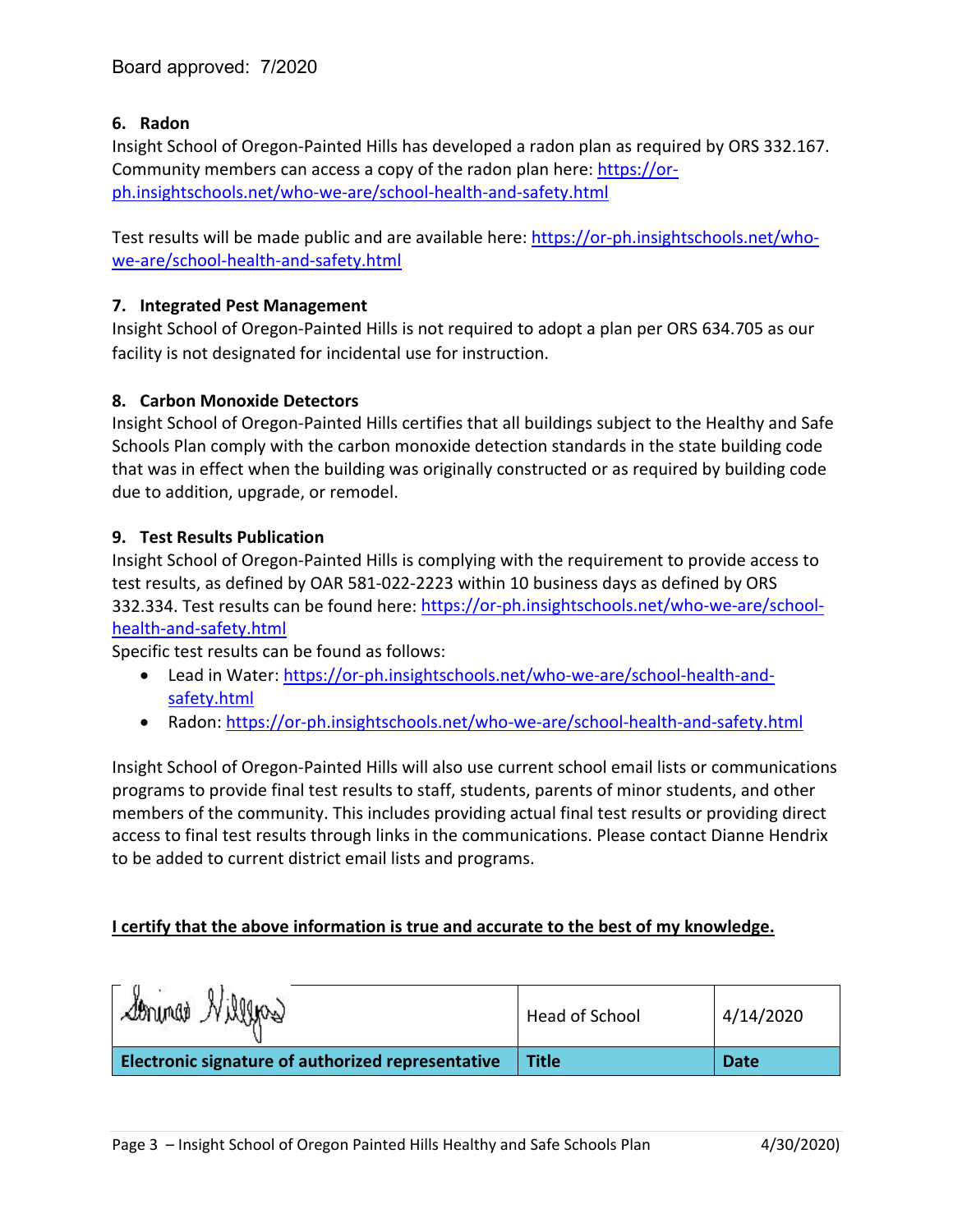

Box R Water Analysis Laboratory 567 NW Second Street Prineville, Oregon 97754 541-447-4911

Ms. Dianne Cox

February 19, 2021

c/o Insight School of Oregon - Painted Hills

603 NW 3rd St.

Prineville, OR 97754

Sample Nbr: X044640

Dear Ms. Cox,

Attached is a copy of your drinking water  $-$  Lead  $-$  test results, sampled on January 29, 2021, at 603 NW 3rd St., Prineville, OR. Your analysis was performed by Neilson Research Corp. in Medford, OR. Please do not hesitate to call Box R Water Analysis Laboratory with any questions you may have in regards your water testing.

Thank you for using Box R Water Analysis Laboratory, we appreciate your business.

Sincerely,

Sherri K. Miyazaki - Box R Water Analysis Laboratory Director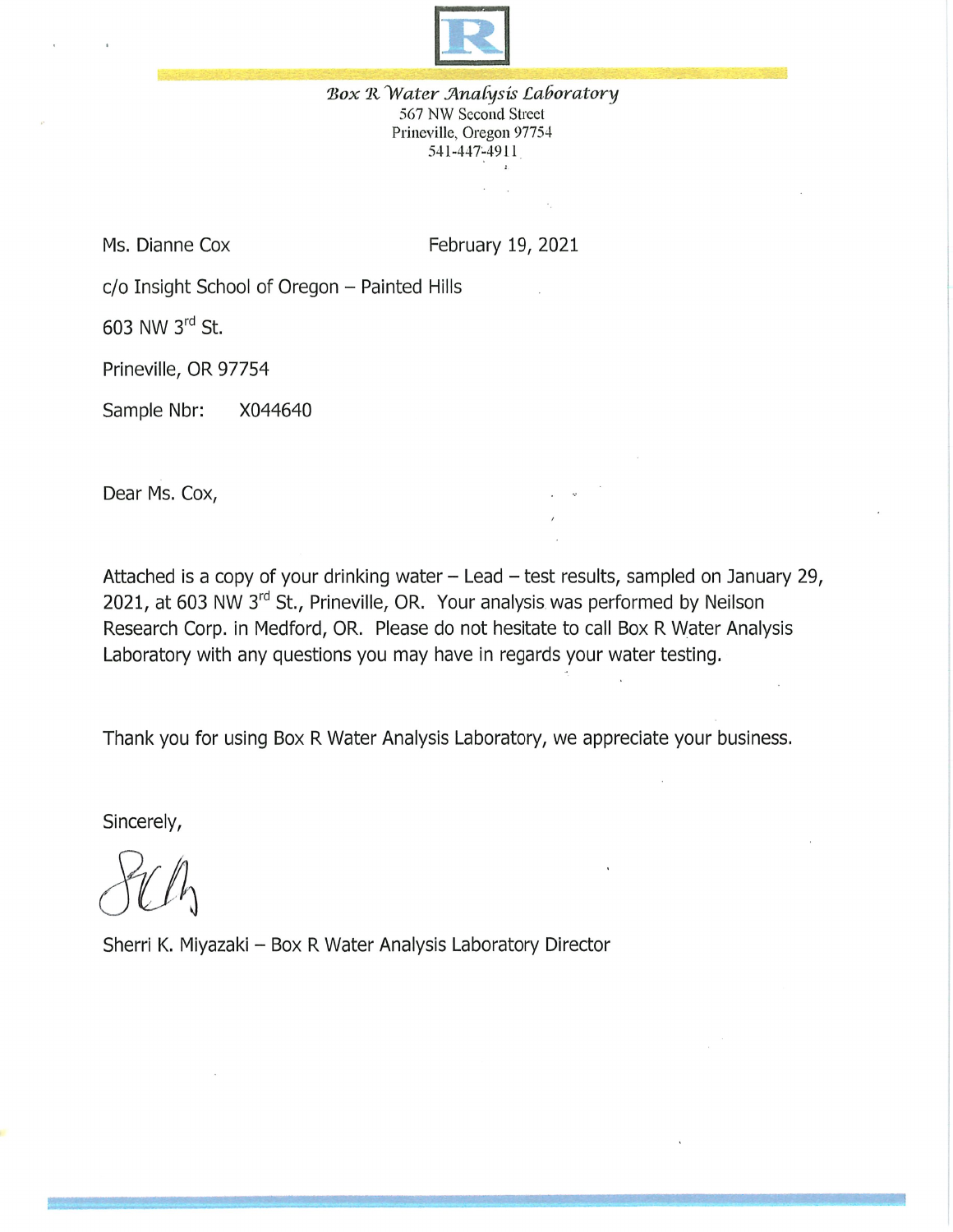

**Neilson Research Corporation** 245 S Grape St Medford, OR 97501 TEL: (541) 770-5678 FAX: (541) 770-2901 Website: www.nrclabs.com

February 11, 2021

Sherri Miyazaki **Box R Waterlab** 567 NW Second Street Prineville, OR 97754 TEL: (541) 447-4911 FAX (541) 447-4917

RE: X044640 Insight School Of Oregon-Painted

Order No.: 21020322

Dear Sherri Miyazaki:

Neilson Research Corporation received 2 sample(s) on 2/4/2021 for the analyses presented in the following report.

The results relate only to the parameters tested or to the sample as received by the laboratory. This report shall not be reproduced except in full, without the written approval of Neilson Research Corporation. If you have any questions regarding these test results, please feel free to call.

Sincerely, Neilson Research Corporation

Tarang Elmedemann

Tamra Schmedemann Senior Project Manager 245 S Grape St Medford, OR 97501



Original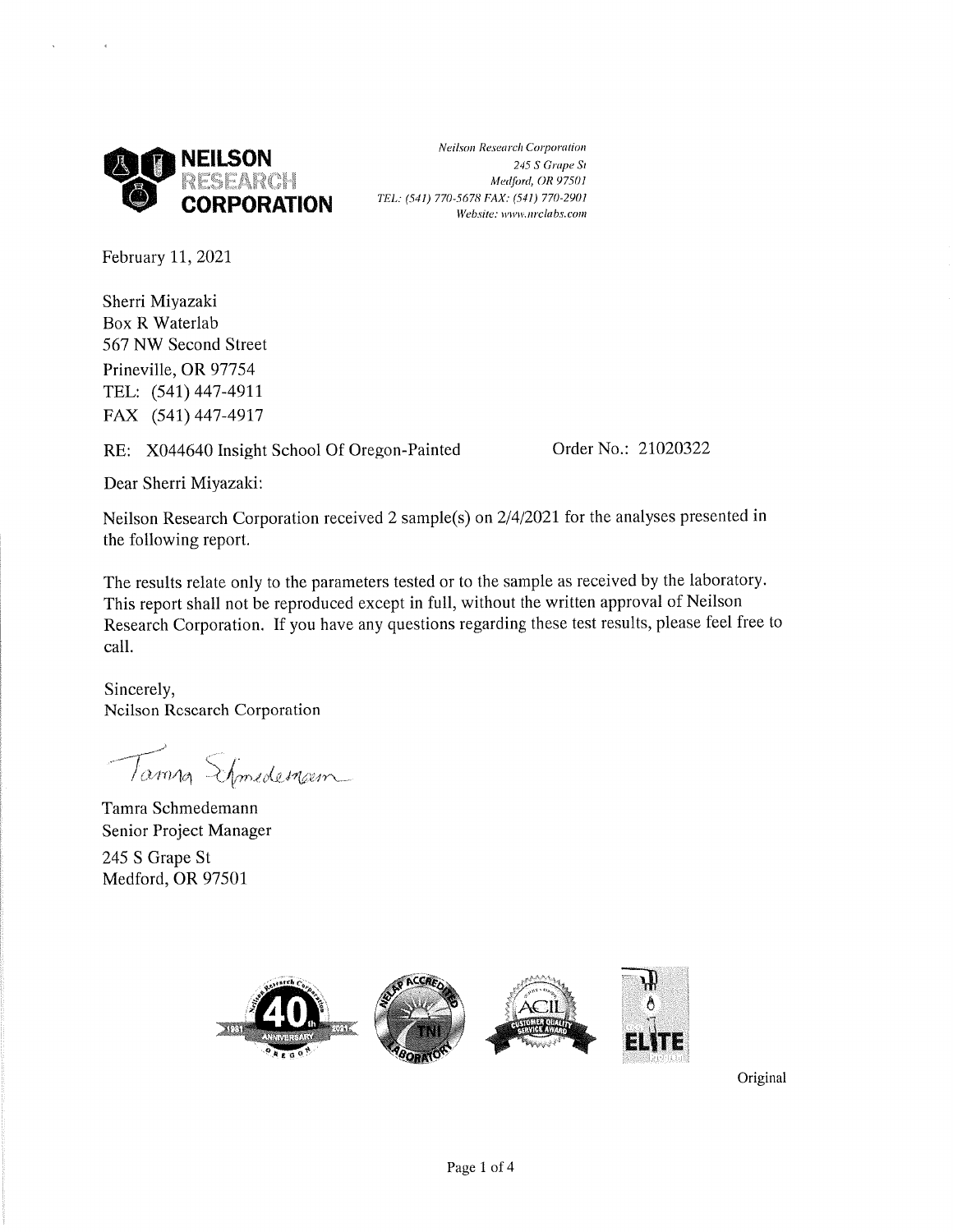

**Neilson Research Corporation** 245 S Grape St Medford, OR 97501 TEL: (541) 770-5678 FAX: (541) 770-2901 Website: www.nrclabs.com

# **Case Narrative**

WO#: 21020322  $2/11/2021$ Date:

**CLIENT:** Box R Waterlab X044640 Insight School Of Oregon-Painted Project:

The analyses were performed according to the guidelines in the Neilson Research Corporation Quality Assurance Program. This report contains analytical results for the sample(s) as received by the laboratory.

Neilson Research Corporation certifies that this report is in compliance with the requirements of NELAP. No unusual difficulties were experienced during analysis of this batch except as noted below or qualified with data flags on the reports.

#### **GENERAL CHEMISTRY**

**Holding Time** Acceptance criteria were met

Digestion Exceptions: None

Analysis:

- Method Blank(s): MB A. MB criteria were met.
- $B.$ Matrix Spike Sample(s): MS MS criteria were met
- C. Duplicate Sample(s) Dup and/or MSD Dup and/or MSD criteria were met
- D. Lab Control Sample(s) LCS LCS criteria were met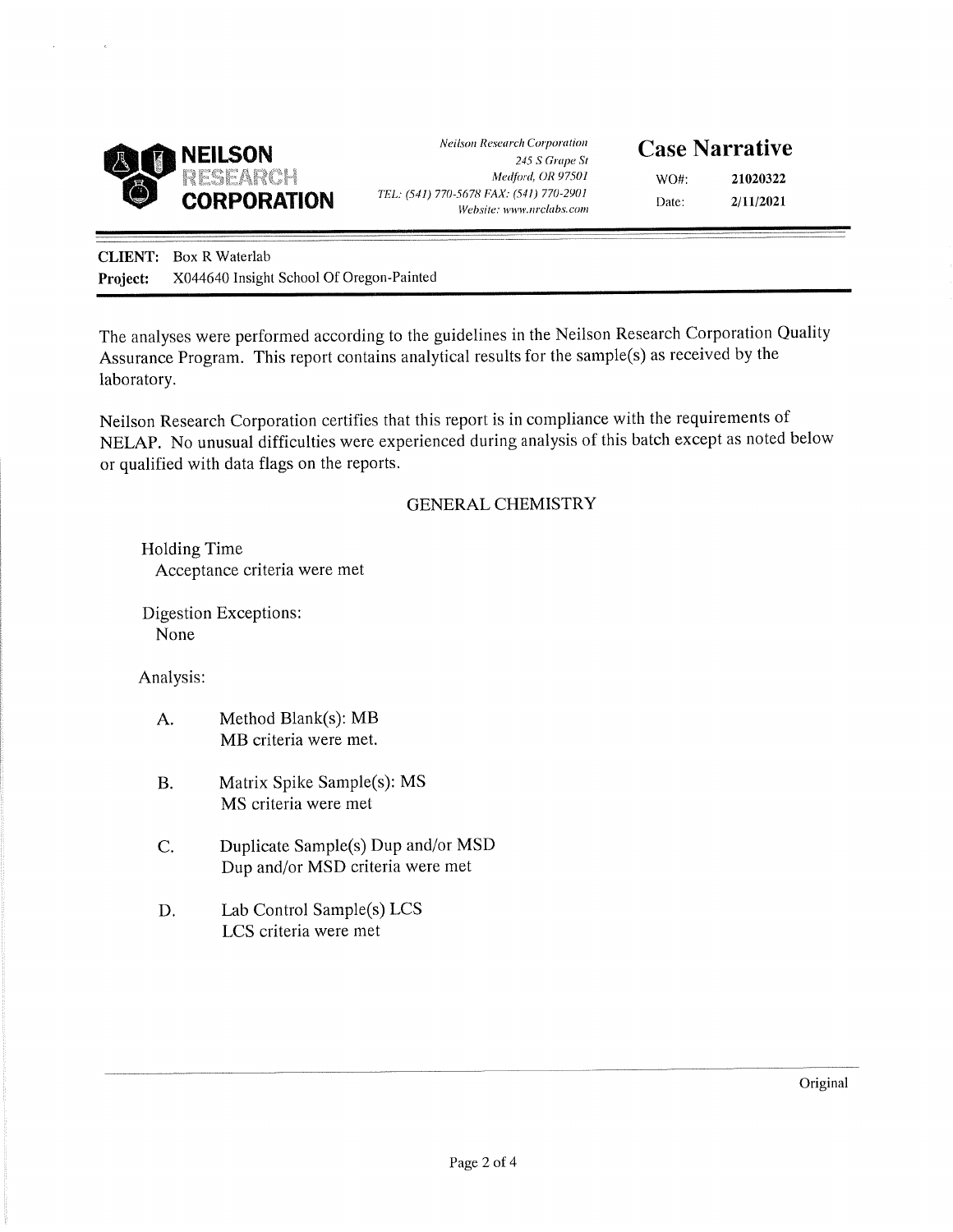

**Neilson Research Corporation** 245 S Grape St Medford, OR 97501 TEL: (541) 770-5678 FAX: (541) 770-2901 Website: www.nrclabs.com

## **Analytical Report**

WO#: 21020322

Date Reported:  $2/11/2021$ 

**Box R Waterlab** 567 NW Second Street Prineville, OR 97754

Sample Information:

Lab Order: 21020322 Received Date: 2/4/2021 10:05:00 AM Reported Date: 2/11/2021 12:46:57 PM

| Lab ID:                          | 21020322-01          | Client Sample ID: |               |                   |              | X044640-01    |                  |            |                               |
|----------------------------------|----------------------|-------------------|---------------|-------------------|--------------|---------------|------------------|------------|-------------------------------|
| Collection Date:                 | 1/29/2021 8:15:00 AM |                   |               | Collected By:     |              |               |                  |            |                               |
| Matrix:                          | Drinking Water       |                   |               | Sample Location:  | Kitchen      |               |                  |            |                               |
| Trace Metals by EPA 200.8 ICP-MS |                      |                   |               |                   |              | Analyst:      | <b>KMC</b>       |            |                               |
| <b>Analyses</b>                  | Result               |                   | Qual          | <b>MRL</b>        | Units        | DF            | Date<br>Analyzed | <b>MCL</b> | <b>NELAP</b><br><b>Status</b> |
| Lead                             |                      | 1.46              |               | 0.103             | $\mu$ g/L    | 1             | 2/7/2021         | 15.0       | Α                             |
| Lab ID:                          | 21020322-02          |                   |               | Client Sample ID: |              | X044640-02    |                  |            |                               |
| Collection Date:                 | 1/29/2021 8:20:00 AM |                   | Collected By: |                   | <b>SKM</b>   |               |                  |            |                               |
| Matrix:                          | Drinking Water       |                   |               | Sample Location:  |              | Bathroom Sink |                  |            |                               |
| Trace Metals by EPA 200.8 ICP-MS |                      |                   |               |                   | Analyst;     | <b>KMC</b>    |                  |            |                               |
| <b>Analyses</b>                  | Result               |                   | Qual          | <b>MRL</b>        | <b>Units</b> | DF            | Date<br>Analyzed | <b>MCL</b> | <b>NELAP</b><br><b>Status</b> |
| Lead                             |                      | 0.465             |               | 0.103             | $\mu$ g/L    |               | 2/7/2021         | 15.0       | Α                             |

Value exceeds Maximum Contaminant Level.  $\pm$ QUALIFIERS  $\mathbf{E}$ Value above quantitation range Analyte detected below quantitation limits  $\mathbf{J}$ 

Not Detected at the Reporting Limit  $\rm ND$ 

**NELAP** 

RPD outside accepted recovery limits  $\mathbb{R}$ 

Sample container temperature is out of limit as specified at testcode  $C1$ 

Holding times for preparation or analysis exceeded  $\mathbf{H}$ 

Recovery outside comtrol limits due to Matrix Interference MI

Permit Limit PI.

NELAP A Accredited in accordance with NELAP ORELAP 100016, OR-028